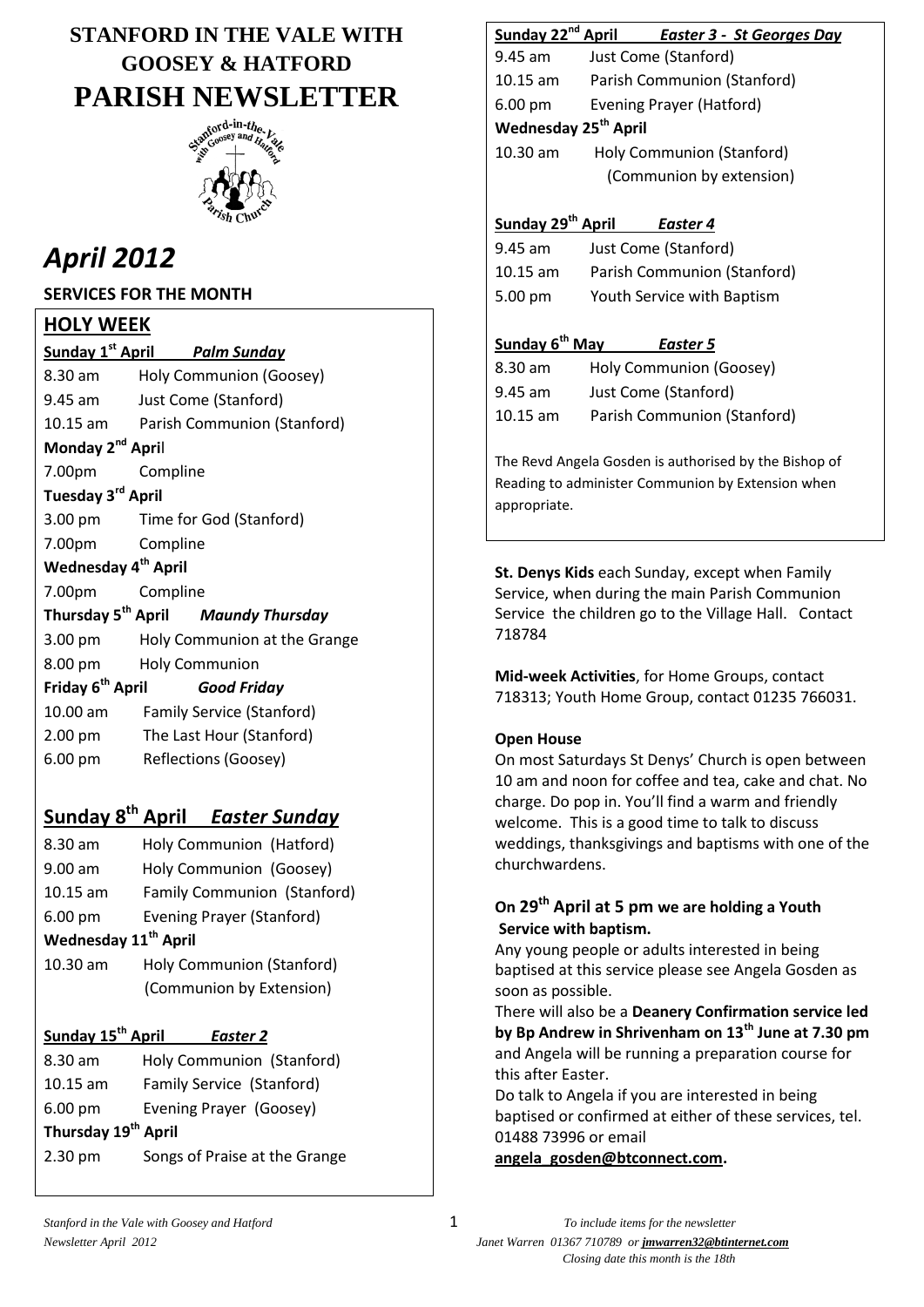### **FROM THE REGISTERS**

#### **Funeral Service and burial**

Wednesday 29<sup>th</sup> February

**John Dudley** Aged 73 years High Street

Thursday 22<sup>nd</sup> March **Patsy Carter** Aged 63 years Bow Road

#### **WHO'S WHO IN THE PARISH?**

| Assistant (part-time) Curate - |             |  |  |
|--------------------------------|-------------|--|--|
| The Revd. Angela Gosden        | 01488 73996 |  |  |
| <b>Wardens</b>                 |             |  |  |
| <b>Margaret Williams</b>       | 710254      |  |  |
| Peter Gill                     | 718224      |  |  |
| <b>Licensed Lay Ministers</b>  |             |  |  |
| Mrs Iill Smith                 | 710473      |  |  |
| Mr Peter Stallabrass           | 710135      |  |  |
| Verger                         |             |  |  |
| Mrs Susan Mayall               |             |  |  |

#### **Dear Parishioners,**

We have received the following statement from the Archdeacon of Berkshire with a request to inform church congregations and the wider parish community of its contents:

'It is with great regret that the Revd. Dr. Tim Rose has decided to resign his office as Priest-in-

Charge of the parish of Stanford in the Vale with Goosey and Hatford.

From early in 2011 Tim has been struggling with major depression and sadly he and Sarah separated during the summer.

For the time being he will be leaving parochial ministry to work within the voluntary sector.

I would ask you to continue to remember Tim, Sarah and the children in your prayers.

From The Venerable Norman Russell, Archdeacon of Berkshire.

17<sup>th</sup> March 2012'

At present Tim continues to be on sick-leave; his resignation takes effect as from  $31<sup>st</sup>$  May.

In the coming weeks the Bishop and the Archdeacon will be working with the PCC to appoint Tim's successor. As yet there is nothing to report in this respect; you will be told of any significant development when appropriate.

Meanwhile, be assured that Sunday and weekday services and all church activities are continuing as usual. All details are included in this and each month's newsletter. If you have enquiries about anything –

Yours sincerely, *Margaret Williams and Peter Gill Churchwardens* 

### **John Dudley**

The family of the late Mr John Dudley would like to sincerely thank all those who conveyed messages of sympathy and gave support during their recent loss. Jean, Linda and Jacqui have been comforted by your prayers and the kindness shown by so many. Thank you.

### **Queen's Diamond Jubilee Celebrations Sunday June 3rd 2012**

**At the Football Field From 12.00 noon – 4.00 pm** A reminder that all Villagers are invited to come together



and join in the 'Big Jubilee Lunch' event being organised on Sunday June 3<sup>rd</sup> as part of the main programme of events over the central weekend of Diamond Jubilee celebrations in June 2012. This is an opportunity for the Village to celebrate this unique event together. Bring your lunch to share with others or combine together to bring sandwiches, cakes, crisps, nibbles or any other picnic food ideas.

Things you can also be thinking about:

- Search out and bring along some old photographs of past Village celebrations to help share memories with your friends.
- Think about what fancy dress costume you could come in? Something in red, white and blue or a costume from one of the six decades. A prize for the best costume.
- Can you get together a team of 8 people for a Tug-of-War team?
- Get practising for the limbo competition.
- Also, practise throwing a welly for the welly throwing competition.
- Children 11 and under think about a design you could draw on a plate to be a souvenir of the Queen's Diamond Jubilee.
- Many prizes to be won.

Any offers of help with making teas, manning one of the activities or just helping on the day would be greatly appreciated. Contact Karin Williams-Cuss on 01367 718637 or e mail

#### **[stanfordjubilee@aol.com.](mailto:stanfordjubilee@aol.com)**

Please note – no dogs are allowed on the football field. More information next month.

*Parish Council, Football Club and Village Hall representatives.*

*Newsletter April 2012 Janet Warren 01367 710789 or jmwarren32@btinternet.com Closing date this month is the 18th*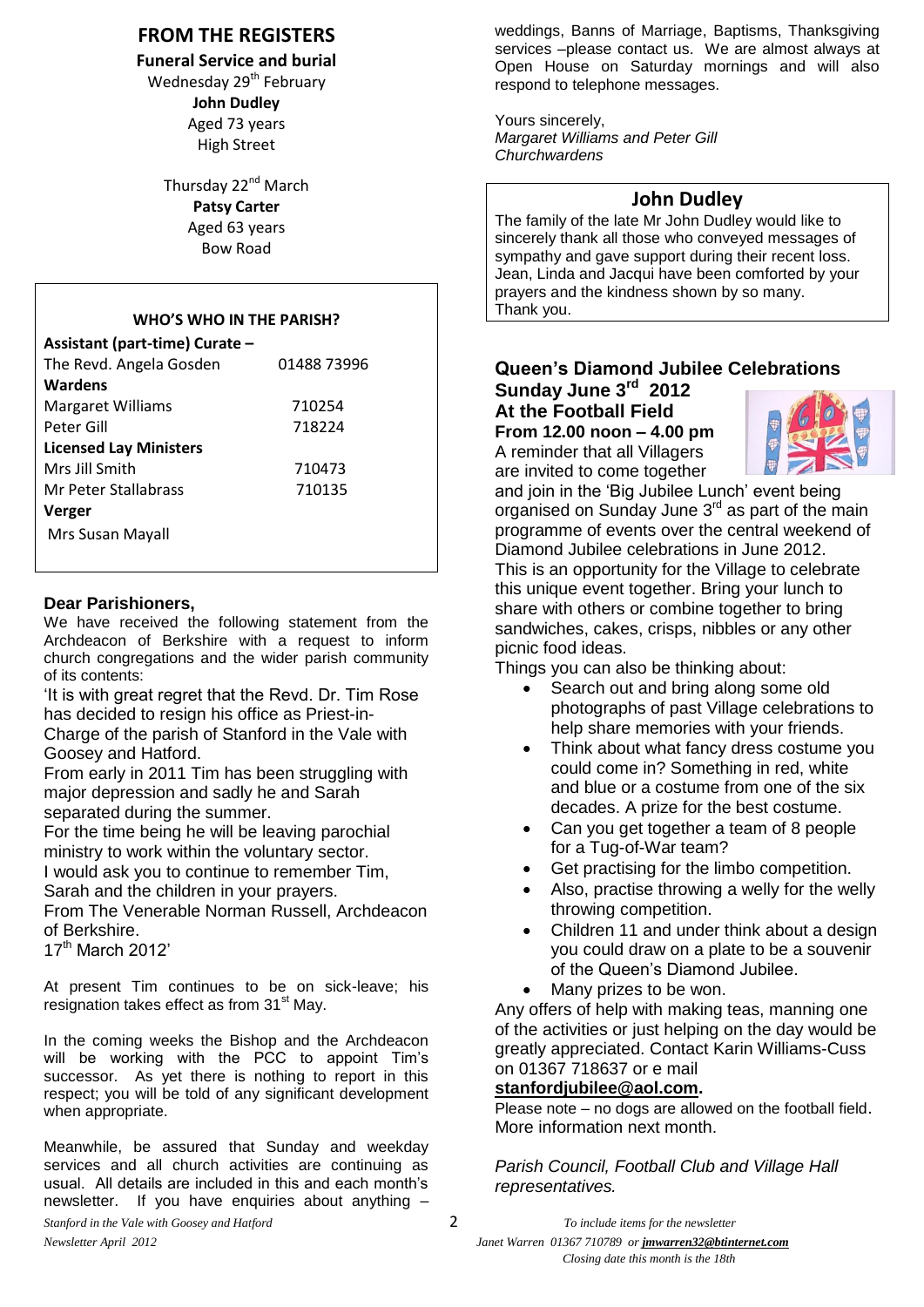### **STANFORD IN THE VALE AND DISTRICT LOCAL HISTORY SOCIETY**

Tuesday, **10th April,** at Stanford Village Hall, in the Small Hall Start time **7:45 p.m.** JOHN TRAVIS, the Society's Chairman, will talk on "SECRETS OF THE SMUGGLERS: Smuggling on the English coast, 1680 - 1850." Visitors welcome (£2 entrance) Refreshments and raffle Further information: Contact Phil Morris, 01367 710285

#### **The University of the Third Age Faringdon & District U3A Thursday 12th APRIL 2012 2.30pm CORN EXCHANGE, FARINGDON**

ANNUAL GENERAL MEETING, with yearly reports from officers and election of the new committee, followed by a quiz, a rolling presentation of our past years' activities and our famous Cream Tea. Further information from Ian Clarkson (Chairman) 01793 782836 **[www.FaringdonU3A.org.uk](http://www.faringdonu3a.org.uk/)**

# **Fairtrade Stall**

**Saturday 14th April**

**St Denys Church**

**10 a.m. - Noon**

Fairtrade Stall, featuring goods from The Mustard Seed, Faringdon. Come and stock up, while ensuring farmers in the developing world get a fair deal.

### **Stanford Art Group. Monday 16th April 2012.**

Stanford Art Group Meeting in Small Village Hall at 7.15pm. Looking at Art by Mike Riggs All welcome, visitors £2 , for more info 01367 710754

#### **STANFORD IN THE VALE WOMEN'S INSTITUTE will meet in the Village Hall at 7.30pm Wednesday 18th April** Subject: Kings Boxes and Dots-

a lively history of the Post Office all welcome,enquiries:01367 718995

# **Stanford-in-the-Vale Gardening Club**

**Meeting on Wednesday 25th April** In the Village Hall, Large Hall. Start time 7:30 p.m.

This month's talk is "FUCHIAS" by CHRISTIE LEARY, member of British Fuchsia Society and founder member of Reading Fuchsia Society. Competition: A Fuchsia. Visitors welcome (small charge). Refreshments and a raffle. Further information: Contact Rosemary Packer, tel. 710445

**Stanford School Association Table Sale Saturday 28th April** Stanford in the Vale School  $2 \text{ pm} - 4 \text{ pm}$ Enquiries: Claire 718351 / Lorna 710312 Tables £5.00 each or 2 for £8.00

# **Stanford in the Vale Village Hall**

The Management Committee is currently reviewing the Hall to determine if any work remains to be done to bring it up to the standard required by the Disability Discrimination Act 1995.

The Committee would like to hear from Stanford residents, whether users of the Hall or not, if there is thought to be any work that should be done to improve the experience of disabled users. All comments received will be taken into account.

If you would like to help the Committee in this way, please either ring Bill Grant on 01367 718867 or put your comments in writing to Bill at 11 Marlborough Lane.

### **Stanford Pre-school News**

After the Easter holidays we have a busy, fun filled term! We have been in our lovely building for a year and will be having a birthday party with children and parents. We are also holding parents evening and look forward to showing parents how children have progressed.

Children will learn about being healthy through exercise and food including a cooking activity. Children will learn how to look after their teeth. We will also have a visit from our community police officer and look forward to hearing how we can keep ourselves safe.